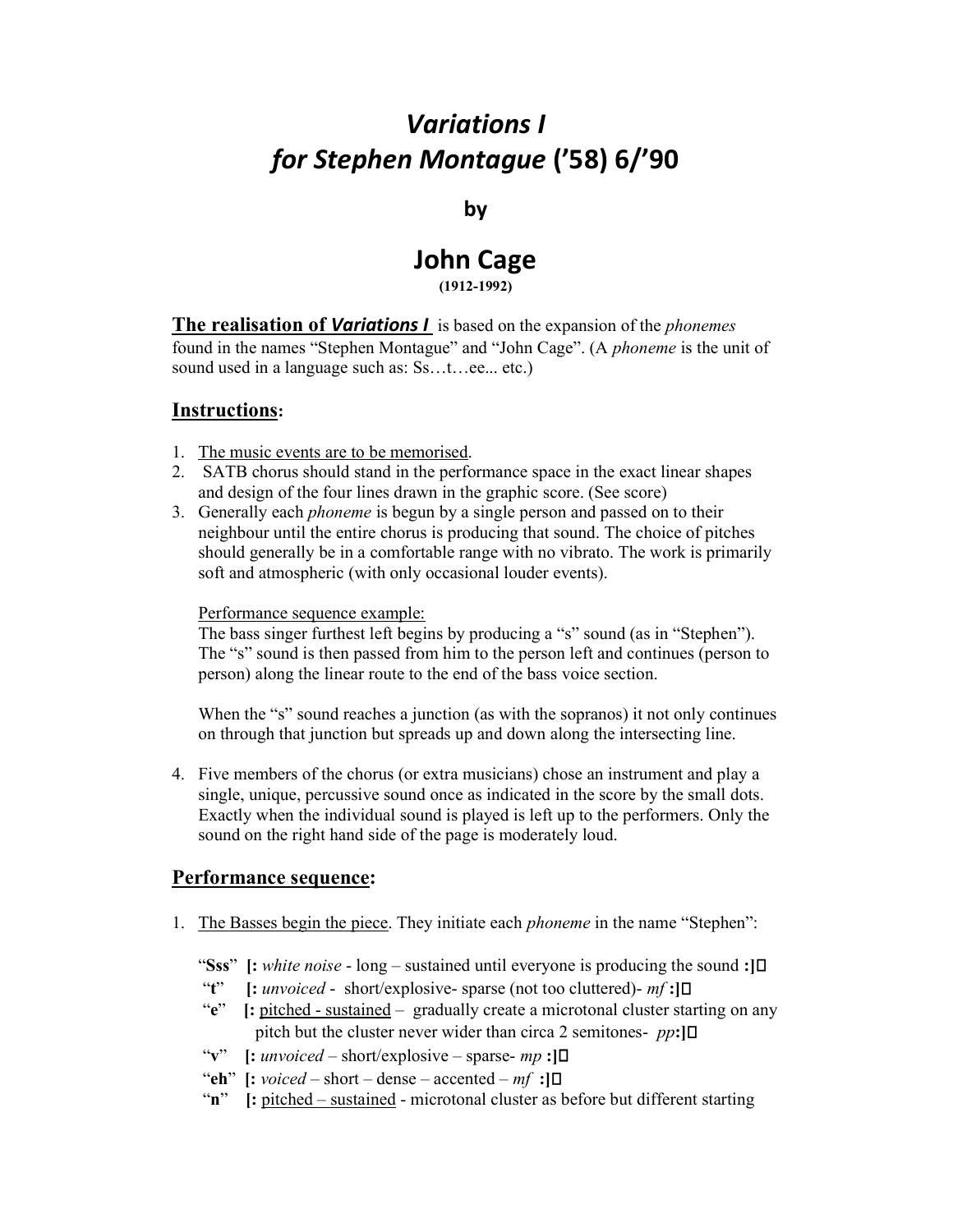pitch-  $pp:$ ] $\Box$ 

- 2. The Sopranos (bottom of line) initiate each *phoneme* in the name "Montague":
	- "M" [: pitched sustained microtonal cluster new pitch-  $pp$ :
	- "ah" [: pitched sustained microtonal cluster on higher pitch- *ad lib* slow *cresc / decresc: p to mf* individually (not as a group) : $\Box$
	- "n" [: pitched sustained microtonal cluster on lower pitch  $pp$  :  $\Box$
	- "t"  $[:unvoiced short/explosive-sparse-mf:]$
	- "ah"  $[voiced short mf 4 or 5 times only]$
	- "g"  $[halfvoiced short mp 3 or 4 times only ]$
	- "**u**" [: pitched sustained microtonal cluster on different pitch p : $\Box$
- 3. At any point during the performance of the last phoneme (of "Montague") any member of the chorus may flip a coin to determine whether they do or do not sing the "C-A-G-E" melody below. Heads you sing, Tails, you don't. You have 3 flips.

 whispered C A G E (un) C A G E D Use any vowel but only one. One long breath per note. Sing independently of everyone else!

- 4. At some point during the CAGE chorale Altos (starting at the far right) begin the phonemes on "John" which gradually cancel it.
	- "J"  $[:unvoiced short/explosive sparse mf:]$
	- "ah" [: pitched sustained microtonal cluster-  $mp$ :  $\Box$
	- "n"  $\left[$ : pitched sustained microtonal cluster different pitch- p : $\left[$ D
- 5. Tenors (far right side) initiate phonemes on "Cage":
	- "K" [*unvoiced* short /explosive  $mf 2$  or 3 times only]
	- "a"  $\left[ : \text{unvoiced} \text{ (white noise on "a" as in "Cage") } \text{sustained mp : } \right] \Box$
	- "j"  $\left[$ : *unvoiced* short- p repeat less and less to nothing : $\left[$   $\Box$

## Variations I for Stephen montague ('58) 6/'90 by John Cage